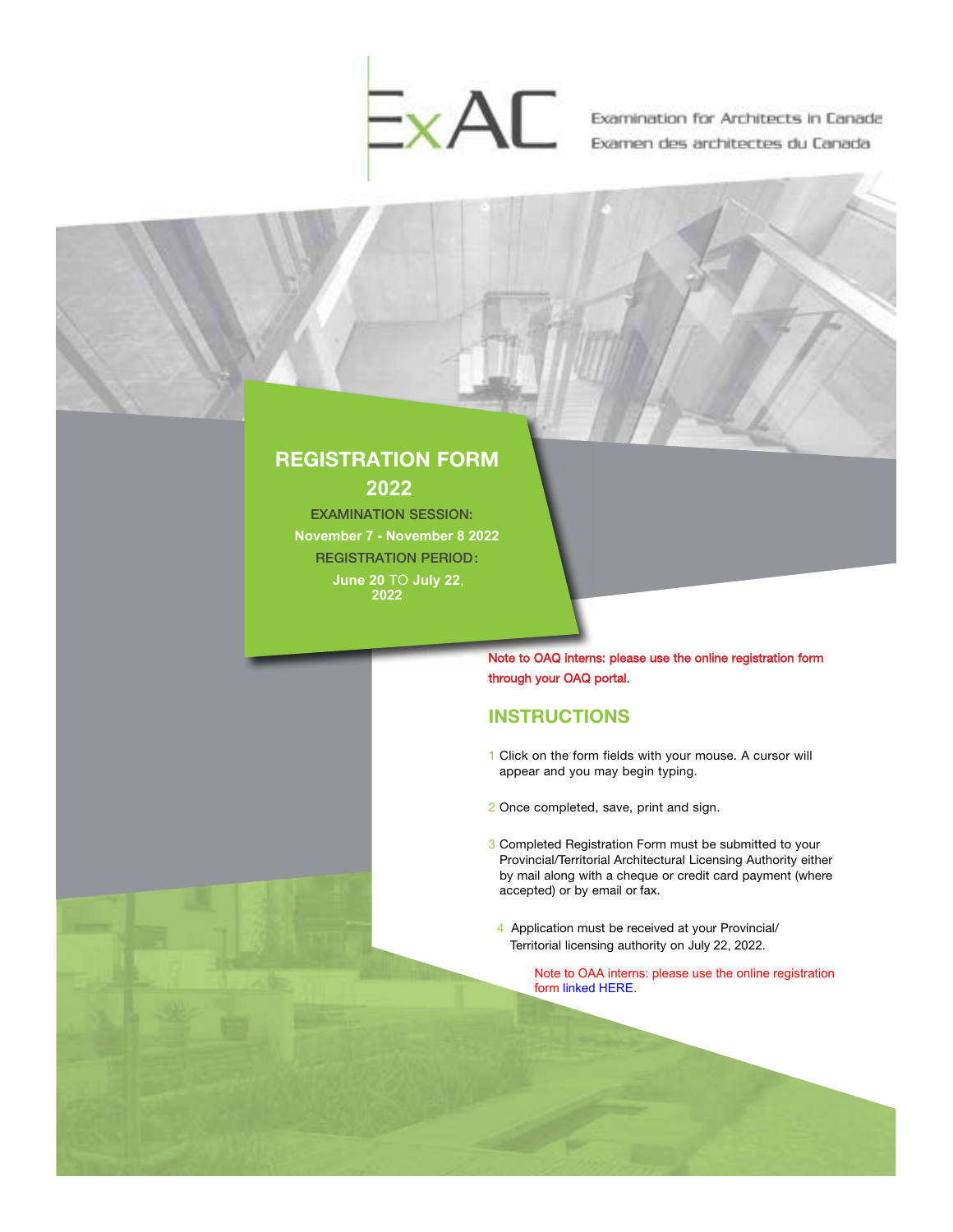

### REGISTRANT

|                   | <b>ASSOCIATION ID NUMBER</b> |                 |             |  |
|-------------------|------------------------------|-----------------|-------------|--|
| <b>LAST NAME</b>  | <b>FIRST NAME</b>            |                 |             |  |
| <b>ADDRESS</b>    |                              |                 |             |  |
| <b>CITY</b>       |                              | <b>PROVINCE</b> | POSTAL CODE |  |
| <b>HOME PHONE</b> | <b>MOBILE PHONE</b>          |                 |             |  |
| E-MAIL            |                              |                 |             |  |
| DATE OF BIRTH     | DD MM YYYY                   |                 |             |  |

 $\boxed{\mathsf{r}}$ 

I AM CURRENTLY AN INTERN IN GOOD STANDING WITH THE:

# CHOSEN LANGUAGE

English French

I HEREBY APPLY TO WRITE THE EXAMINATION IN:

### EXAMINATION LOCATION

I HEREBY APPLY TO WRITE THE EXAC IN:

# RECORD OF EXPERIENCE HOURS

■ I confirm that I have recorded at least 2800 hours of experience in the Canadian Experience Record Book (CERB). These hours have already been approved, or are pending approval by my Licensing Authority. *If the hours of experience submitted by the submission deadline are not approved by the Licensing Authority, the Intern will not be eligible to write the upcoming ExAC. The record of experience, if not previously submitted, must accompany this Registration Form.*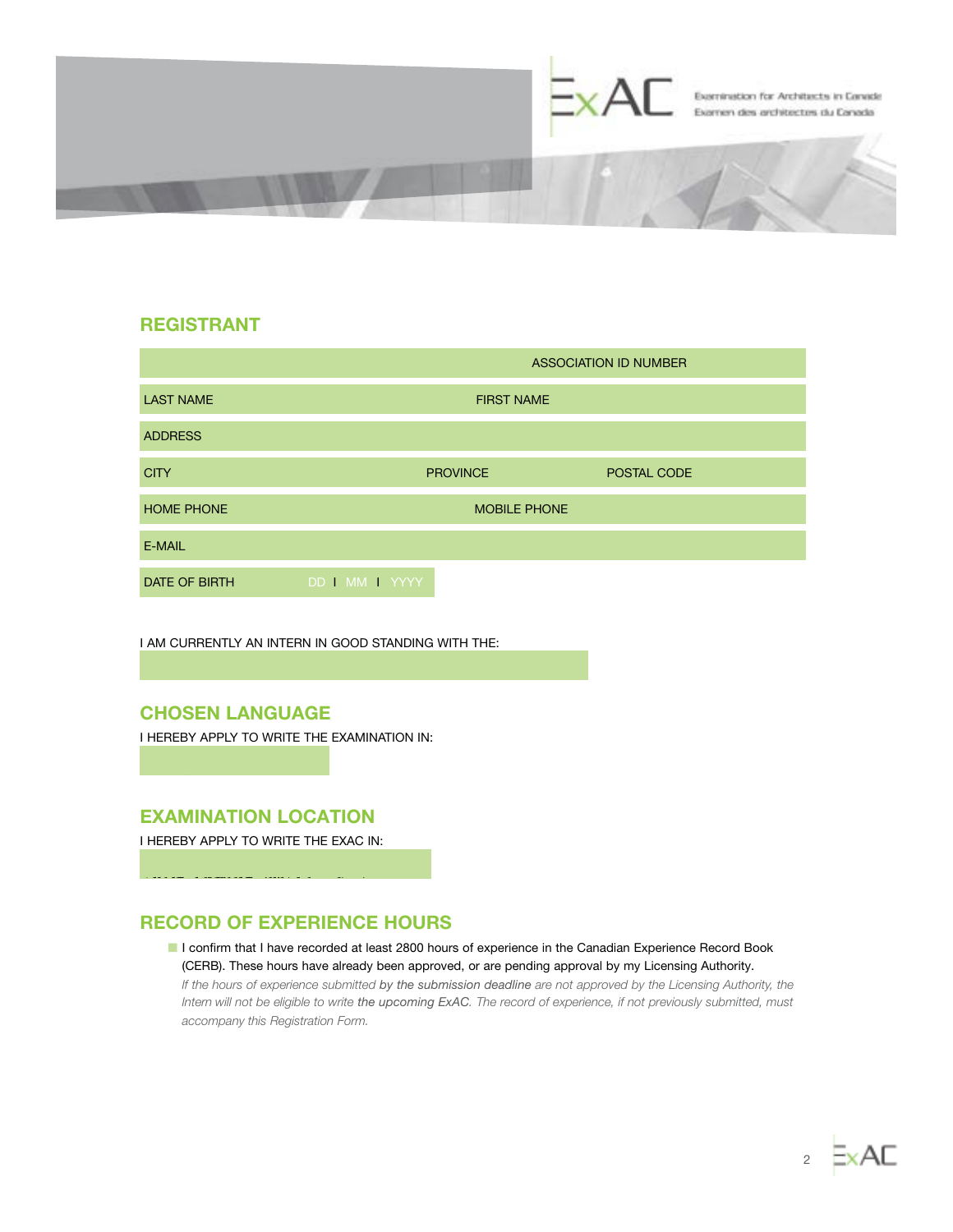

# **REGISTRATION**

### ■ First Time Applicant

*A First Time Applicant must register to take all four Sections of the ExAC over the period of two consecutive days.*

#### ■ Repeat Applicant

This applies to applicants who are retaking failed sections from previous exam sessions.

### I THUS HEREBY APPLY TO WRITE:

■ ExAC Section 1 ■ ExAC Section 2 ■ ExAC Section 3 ■ ExAC Section 4

### FEES

All exam fees are exempt from taxes (except for applications submitted to the AAA/AIBC/MAA)

Fees for:

| <b>ANY 1 SECTION</b>                               | <b>ANY 2 SECTIONS</b> | <b>ANY 3 SECTIONS</b>                  | <b>ALL 4 SECTIONS</b>                  |
|----------------------------------------------------|-----------------------|----------------------------------------|----------------------------------------|
| ◢ \$230                                            | \$460                 | \$690                                  | \$920                                  |
| ■ \$241.50 (AAA/AIBC/MAA) ■ \$483 (AAA/AIBC/MAA) → |                       | $\blacksquare$ \$724.50 (AAA/AIBC/MAA) | $\blacksquare$ \$966.00 (AAA/AIBC/MAA) |

## METHOD OF PAYMENT

■ Cheque enclosed [payable to your Licensing Authority ■ Cash [in person only]

### ■ VISA ■ MASTERCARD ■ ONLINE BANKING

*Important: Prior to any credit card or online banking payment, please check with your Licensing Authority to make sure this option is available. OAA interns can now use the OAA [secure site](https://secure.oaa.on.ca/OAA/Store/StoreHome.aspx?Store_Categories=4&Store_Category_Tabs=4#Store_Category_Tabs) to make a credit card payment.*

| <b>CREDIT CARD #</b>           |                              |
|--------------------------------|------------------------------|
| CVV # (3 DIGIT SECURITY CODE)  | <b>EXPIRY DATE</b> MM I YYYY |
| NAME OF THE CARDHOLDER         |                              |
| <b>AUTHORIZATION SIGNATURE</b> |                              |